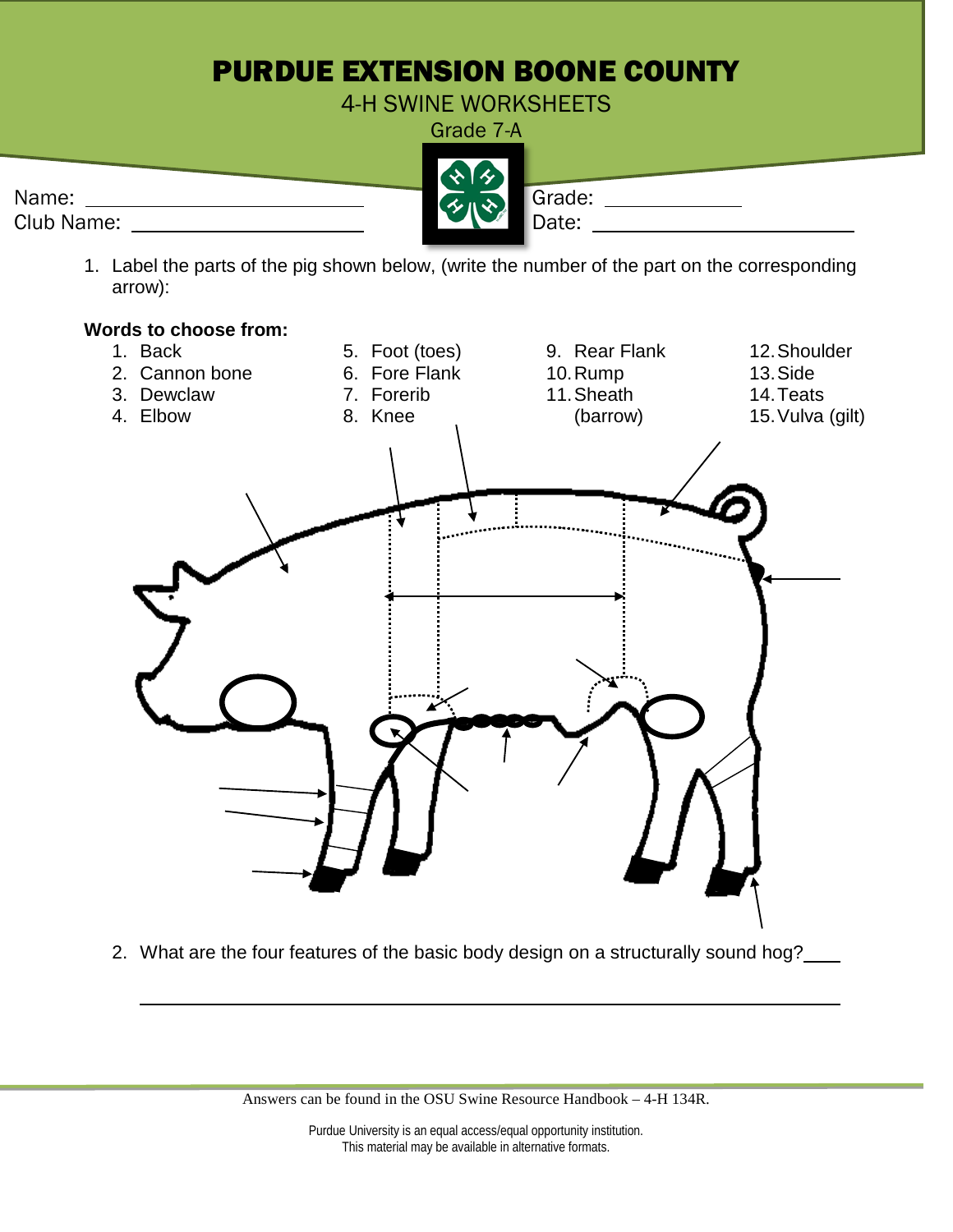- 3. What breed of swine is the PSS stress gene mainly associated with?
- 4. What carcass measurements are combined to predict the pounds of lean in a pig?
- 5. List five cuts of meat that come from the loin.
- 6. Name three industrial by-products that come from pig hair.
- 7. Write the correct ear notch number on the line below each pig.



- 8. List three sources for odor in and around swine buildings.
- 9. How can clipping your hogs cause unnecessary stress for the animal? \_\_\_\_\_\_\_\_\_